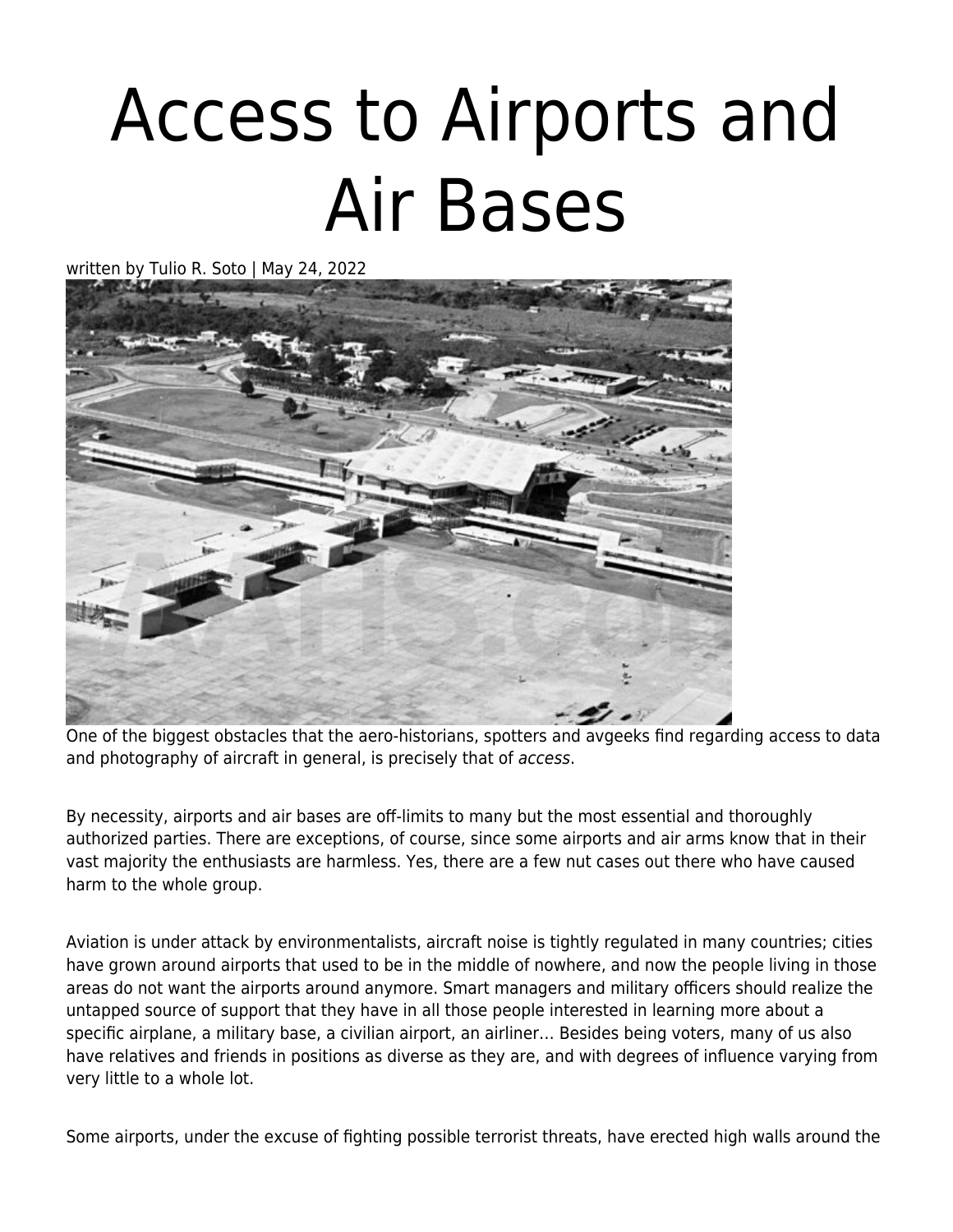perimeter, denying the view of the runways to anyone outside. The truth of the matter is, that for a committed terrorist, there are no barriers. If someone wants to cause harm, they will do so, and no walls or security system will stop them. It has happened before, many times.

It saddens me, for example, when in Guatemala, you see many of our indigenous brothers and sisters, who have traveled from towns and villages, to visit the Big Capital, wander to the airport and attempt to see an airplane from up close. Being as poor as they are, probably flying as a passenger is something they can only dream of. But it is in those dreams where the future of any human endeavor lays. Who is to tell that the little kid seeing an airplane for the first time, will not in the future, become a pilot, an engineer, a military officer? But all those humble people can do is try to peek from across the street, over the wall, and wonder at those big machines taking off and landing. No one has told them that as citizens of the country, they can walk inside the terminal and look at all the activity from a closer distance.

Military air bases are also strict in their security measures, and as I said before, for a good reason. Airports are a dangerous place. People gets killed if they are not careful. But if the access is denied based on a feeble excuse of "secrecy," it is a sad excuse at all. Any possible opponent that is worth its salt, will know more about the air force or naval arm, their equipment and capabilities, their layout, etc. Espionage is not dead, and they have the means to achieve their goals by a myriad of other means.

Some airports have seen the light and have created "spots" around the fences or the walls, where those interested can peek at the airport and even take photos. Some, as is the case with the Raleigh-Durham airport in North Carolina, USA, and many others in Europe, have gone even further: They have created sites by the end of one of the runways, where you can drive up and park your car; then you can go and sit under a roofed structure, which is elevated and has seating and also a loudspeaker transmitting the radio traffic between the tower and the airplanes in the pattern. There is a playground for the kiddies, it has a small version of the runway, painted with all the markings. It probably cost a few thousand dollars to build, but I am sure that in our countries, where money is always an issue, aviation companies, gasoline providers, aircraft distributors and the airport authorities, could join forces with the volunteer effort of those interested, and build up something that the community in general would enjoy at one time or another.

Going back to the military, they are much maligned in many of the Latin American countries, the result of protracted internal conflicts. While I agree that some changes have to be made to make the military more accountable to the civilian power of a given country, I also support their mission, if for no other reason, that they are doing something that most of us are unable or unwilling to do; they sacrifice their time, they put their lives on the line everyday, to protect our borders, our sea borders, our natural resources, against enemies bent on our destruction; they find the smugglers and , they fly many times, antiquated or obsolete equipment, and all we do is bitch at them for one reason or another. With this said, it would help the military in general, in Latin America, to be more open towards researchers, towards enthusiasts. Many bases in the USA and Europe and other countries, hold "open house" days, when visitors are welcome.

One of my fondest memories of the Fuerza Aérea Guatemalteca (Guatemalan Air Force) -FAG- happened many years ago, when the new La Aurora airport terminal was still under construction. A local charity, I believe the League against Cancer, ran a fundraiser: For 5 Quetzales, then equal to 5 Dollars, you could